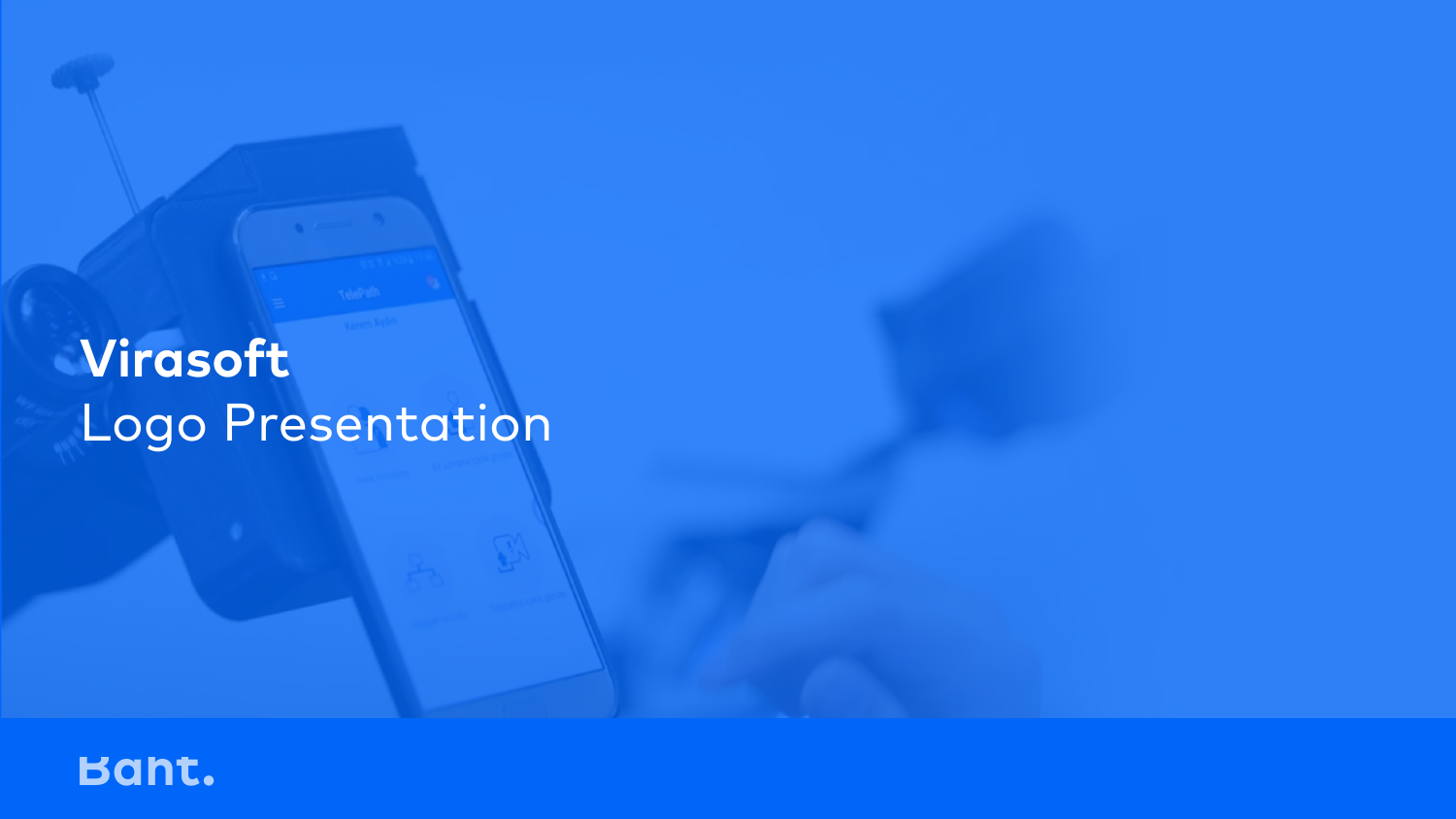**Problems** Tick mark different from letters in both thickness and color.

Low legibility. Too much space in the letter R. Unnecessary cuts in S and O.

#### **EXISTING LOGO**

Virasoft is a software company that produces solutions on digital pathology. It has a young and dynamic team that also uses artificial intelligence. This presentation is the first step in the rebranding.

#### $VIRASOFT$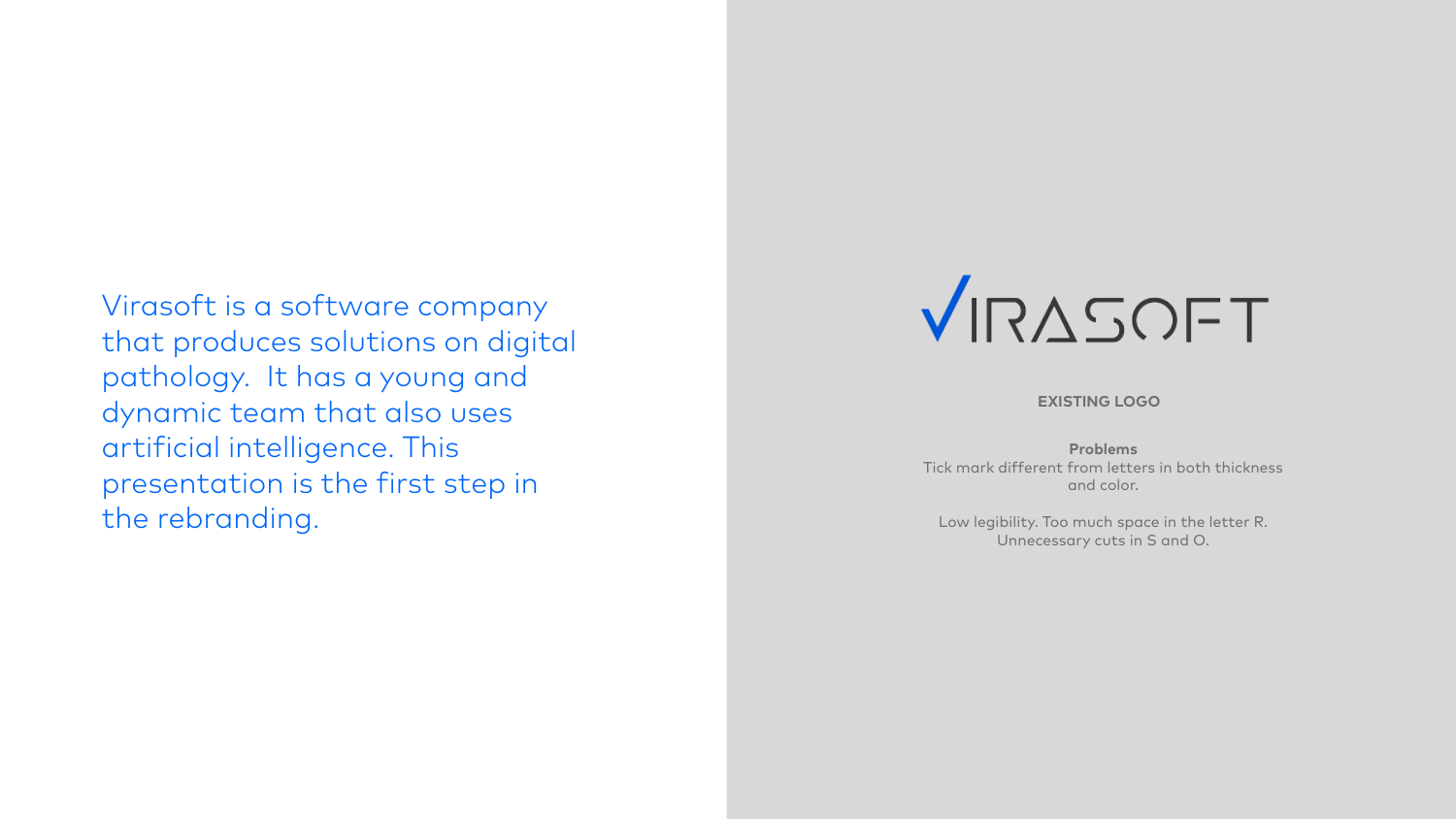

We designed an emblem made up of circles to reference cells. We prepared the center like a drop. Our font selection was the Editor Bold font that looks both modern and classic, compatible with the emblem.

### : Virasoft

01



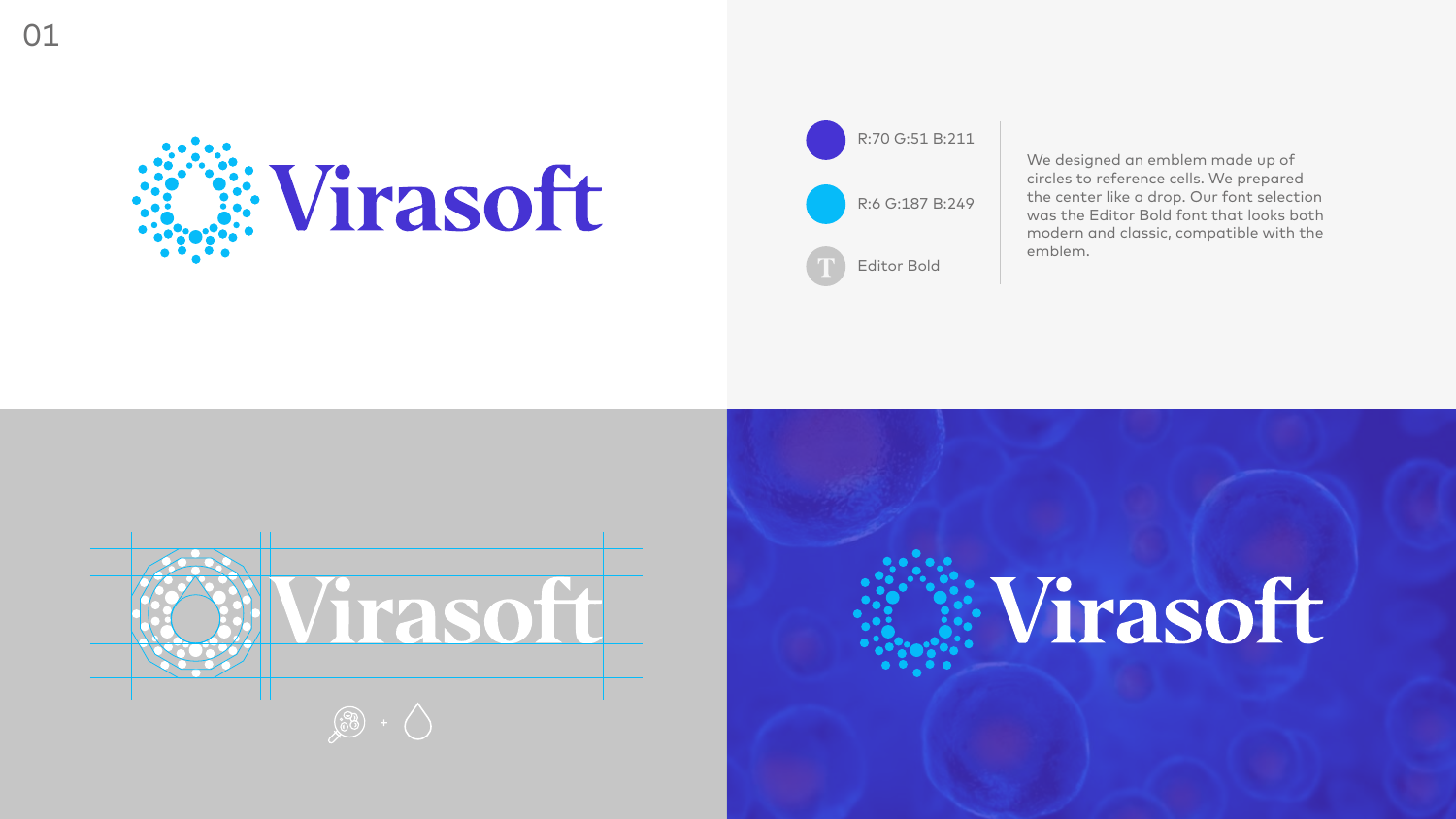

We designed the logo with waveform, water drop and abstraction of the "letter V". A form that was energetic, fluid and dynamic emerged.

#### virasoft



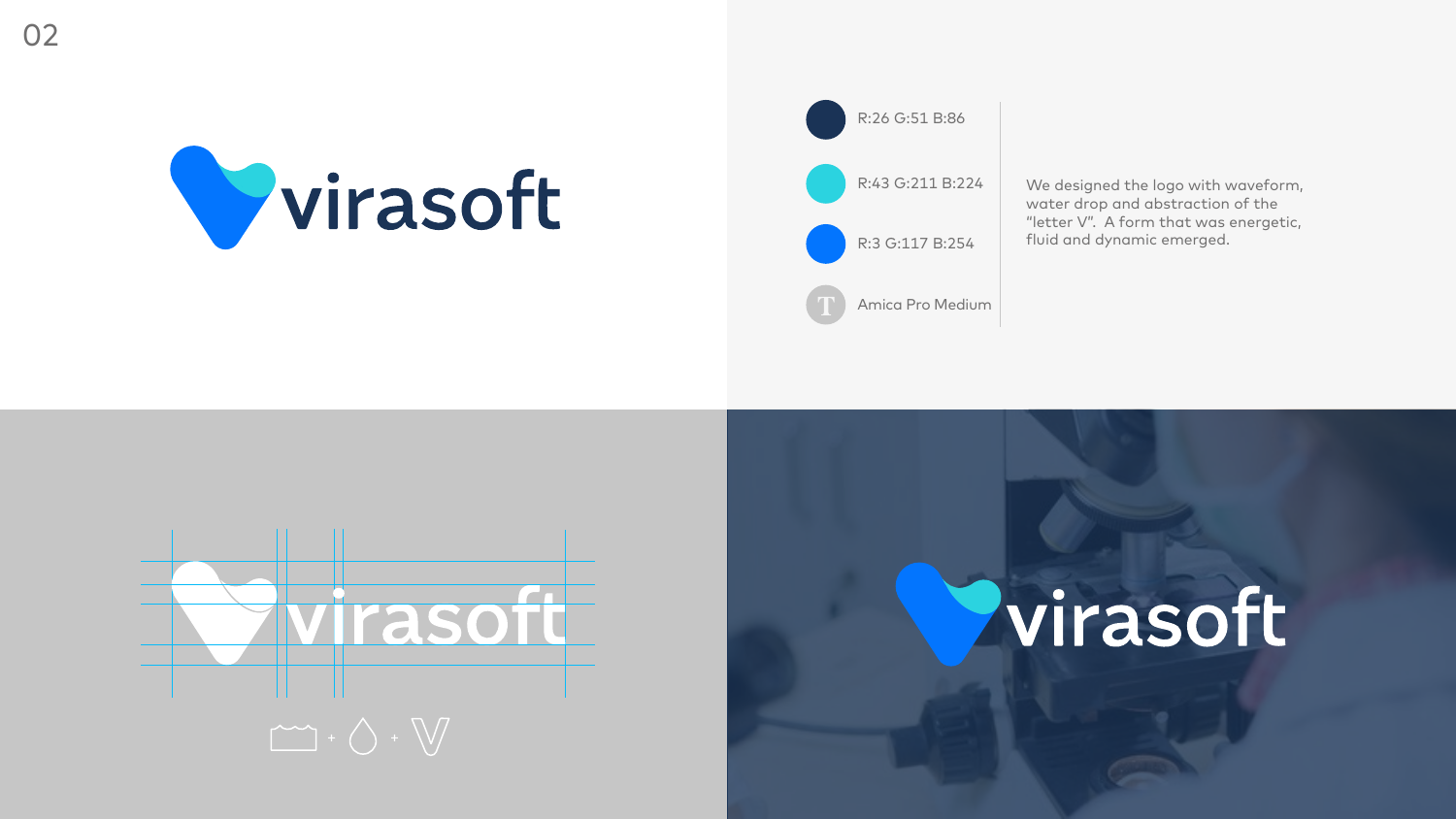

A human-focused logo design. It references both the tick sign and the "letter V". It is a friendly icon with the rounded lines of the form.

#### virasoft







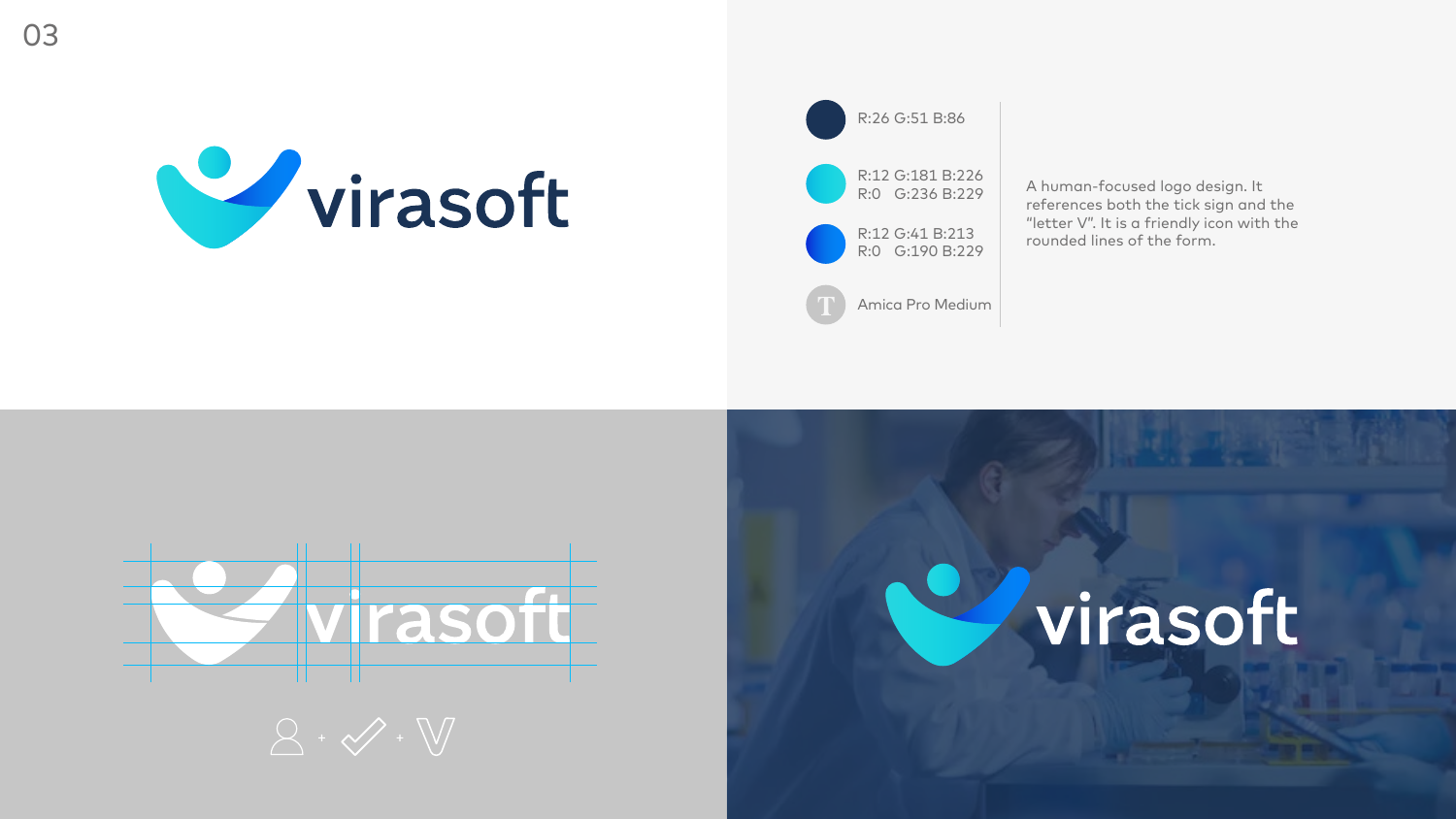

It references the letter v, as in the original idea. But it is more balanced, more powerful and exclusive.

# Vvirasoft







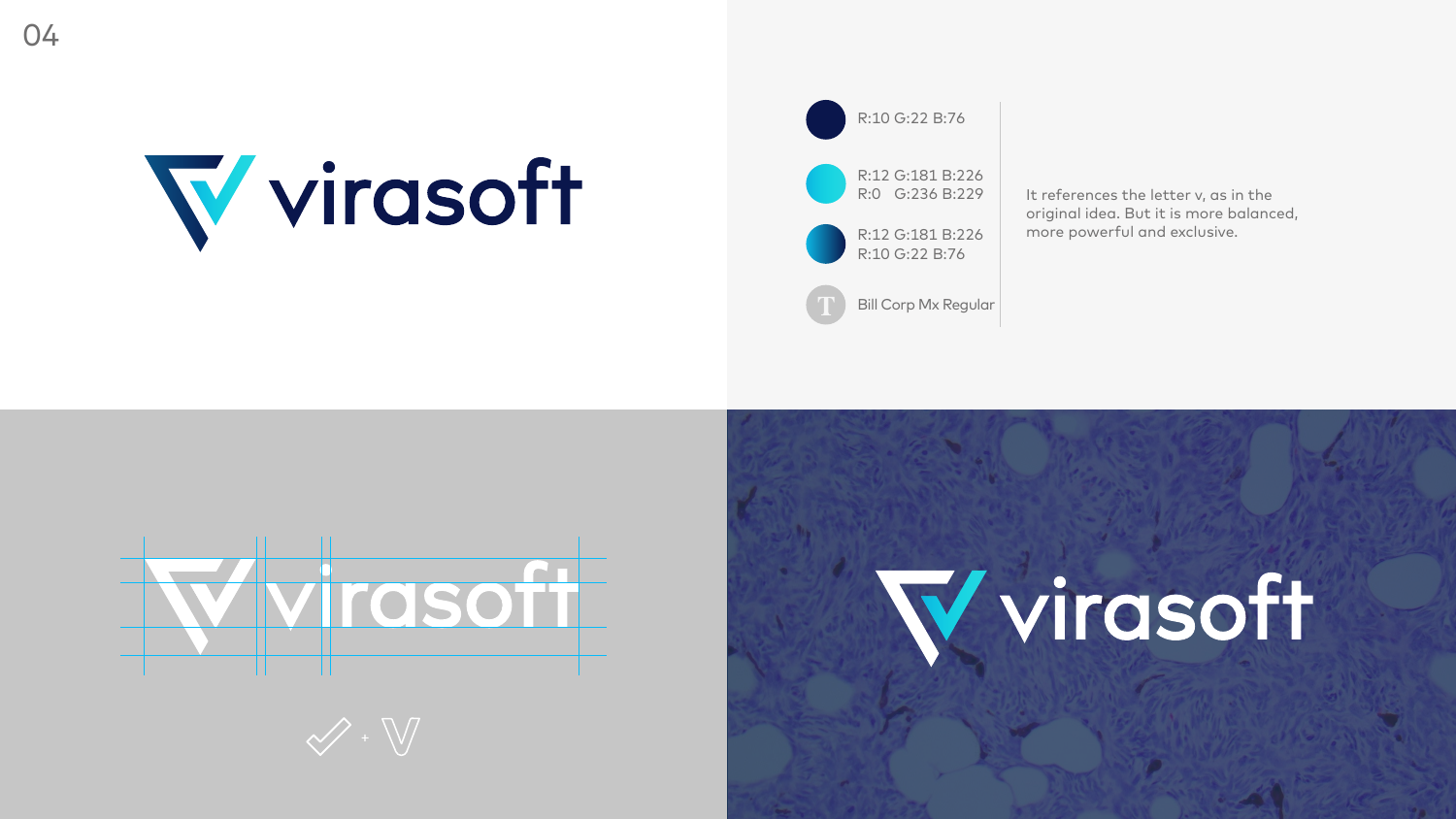An alternative where the letter V is dominant. Also a form about the use of Virasoft product.



The font we chose is suitable for being a technological and software company.

## Virasoft Z